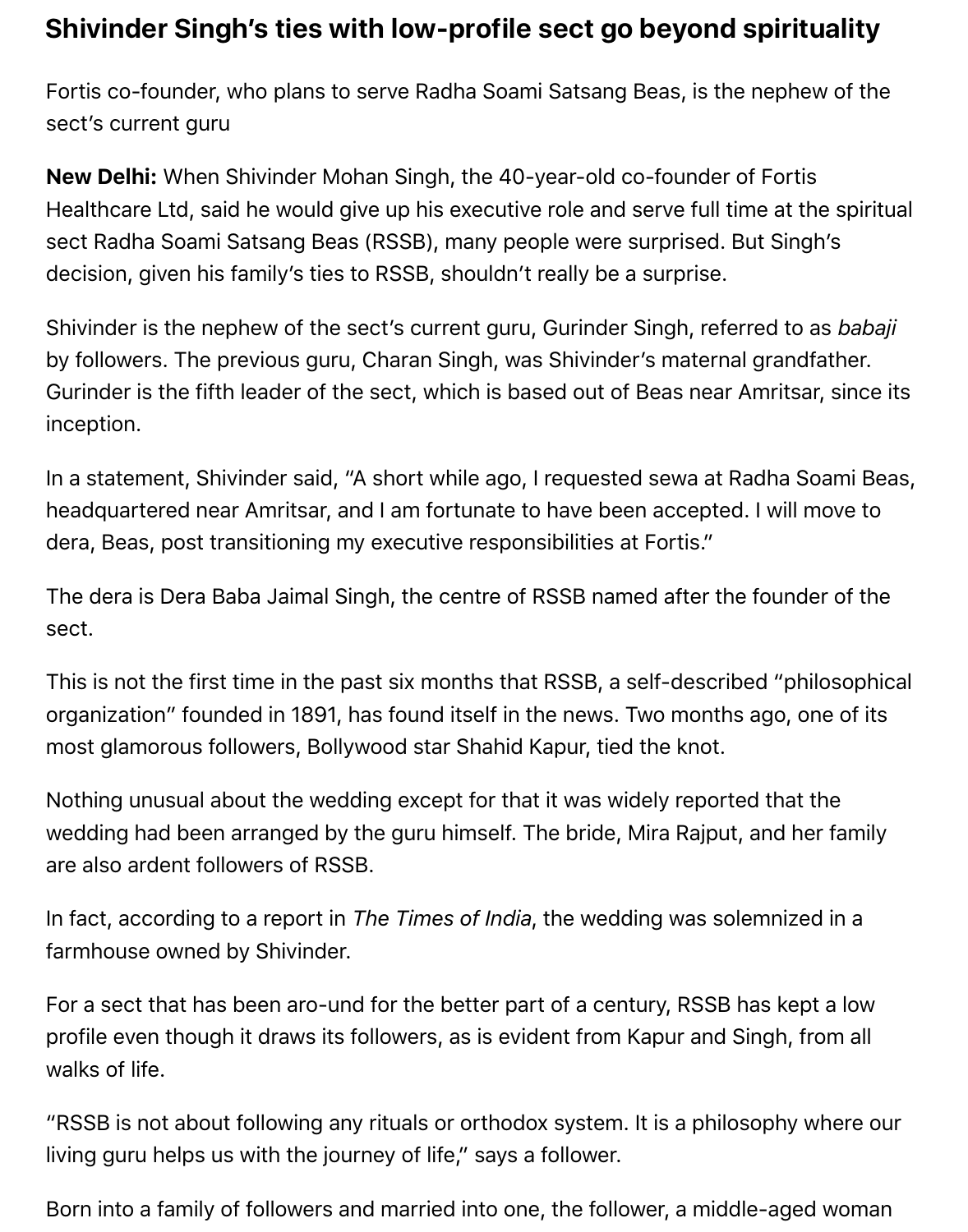who asked not to be identified, says that news of "Shivi's" coming to the dera had been doing the rounds for quite some time. "It's however only today that the official word was put out."

The process of integration in RSSB begins with "initiation onto the path" by the guru. The path is widely believed to be a style of meditation.

"The initiate is given a name with which we can connect with the master during our meditation," says the follower. She refuses to divulge what kind of names are given, but does state that it's a five-letter name that is supposed to help them connect with the spiritual leader.

A vegetarian diet, no alcohol and compulsory meditation every day are the three things that the RSSB insists on.

"There are several misconceptions about RSSB and people think it's very strict, but the truth is that we lead a very normal and a very full life," the follower says.

RSSB discourses are in the form of satsangs, a schedule for which is usually distributed at the start of ever year.

The guru preaches only on Sundays; for instance, in September he has given three discourses so far. These satsangs are usually an amalgamation of thoughts and teachings from all religious texts, with the focus being on spirituality and philosophy, according to the follower.

In the 1990s, there was speculation that Shivinder's father Parvinder Singh, the late chairman and managing director of Ranbaxy Laboratories Ltd, would succeed Charan Singh as the guru of RSSB.

Shivinder and his older brother Malvinder Singh's messy ascendancy to the top at Ranbaxy after a battle for control of the drug maker following Parvinder's death in 1999 was facilitated by Gurinder Singh, who acted as a peacemaker.

When asked about the family's relationship with RSSB, a Fortis official said that the association goes back six generations.

"There are no strings attached to this decision except for service," the official said.

However, there are significant business links between Fortis and Religare Enterprises Ltd (both promoted by Malvinder and Shivinder Singh) and RSSB. The family of Gurinder